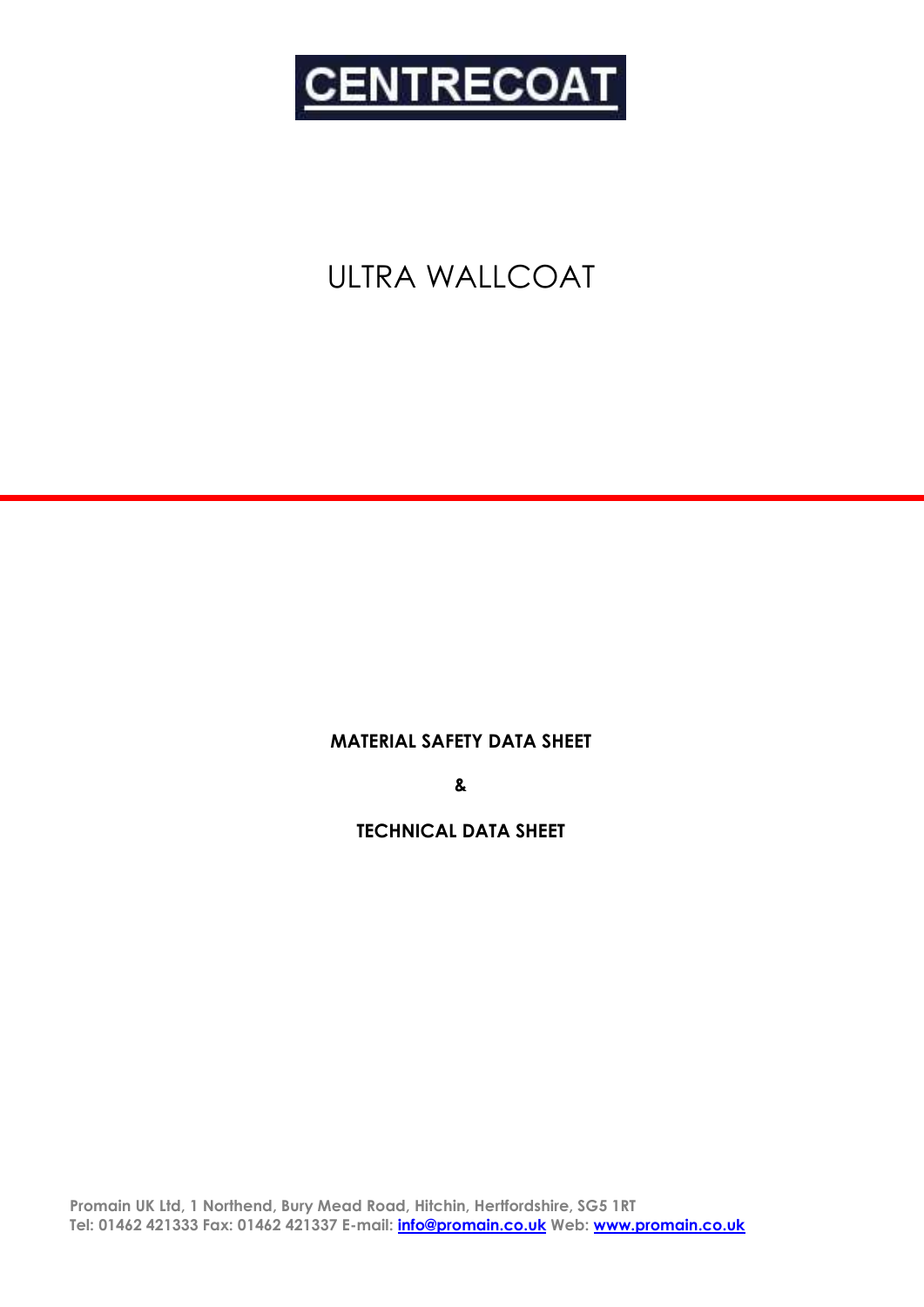

## **Technical Data Sheet**

#### **Product Description**

Centrecoat Ultra Wallcoat is an easy to clean water-dilutable bactericidal 2-component epoxy coating that dries to give a very hard, resilient semi-gloss appearance with excellent resistance to oils, solvents and many industrial chemicals. It contains leading edge technologies that impart bactericidal properties to the coating throughout its specified service life.

#### **Intended Uses**

Centrecoat Ultra Wallcoat was formulated for the painting of walls and ceilings in areas where hygienic conditions are of prime importance and where excellent abrasion resistance is needed to help maintain a hygienic environment. It is suitable for use in hospitals (including operating theatres), schools, retirement homes, food factories, food preparation areas, restaurants, veterinary practices, abattoirs and many other facilities where a clean environment and public health is of concern. Please note that whilst the use of Centrecoat products gives an added layer of protection, regular cleaning remains an essential part of good hygiene practice.

#### **Technical Information**

**Efficacy** 

Independent laboratory testing carried out using standard protocols, such as JIS Z 2801, and ISO 22196 has demonstrated that a log 5/6 (99.99999 %) reduction in the viable cell count of hygiene-critical micro-organisms is typical.

#### **Physical Properties**

Colours: White plus a range of colours via standard water-based mixing schemes. Gloss Level: Sheen finish Solids by volume nominally 50 % Specific Gravity typically 1.45 g/cm<sup>3</sup> (when activated ready for use) Wet film thickness: 140 microns, yielding a dry film thickness of 70 microns. Spreading Rate: approx 7 m²/l Drying times: Touch dry: 4 hours Recoat: 24 hours Full Cure: 7 days NB. At temperatures below 10°C, this product can only be recoated after two days.

Mixing Ratio 4:1 by volume. Pot life: 1½ hours. VOC Content: nominally 0 g/l Flashpoint: Not flammable

#### **Substrate Preparation**

Centrecoat Ultra Wallcoat can be applied directly onto most mineral substrates (such as old concrete, tiles, glass, etc.) that are dry (moisture content below 6 %.), clean and free from contaminants such as dirt, grease and chemicals. It must not be applied onto a flexible paint system or substrate.

New Walls/Uncoated Surfaces - For most surfaces two coats should be sufficient. The first coat can be thinned if necessary with up to 10% with clean water to act as a sealer. This should be followed after overnight drying by a second coat of Silverhouse Ultra Wallcoat, applied undiluted. Previously Painted Walls - Suitable pre-treatment is of the utmost importance. Old paint especially if flaky or of an unknown type should be completely removed. As some paints may still cause poor inter-coat adhesion when overcoated, it is always advisable to check for suitability by undertaking small-scale trials prior to painting.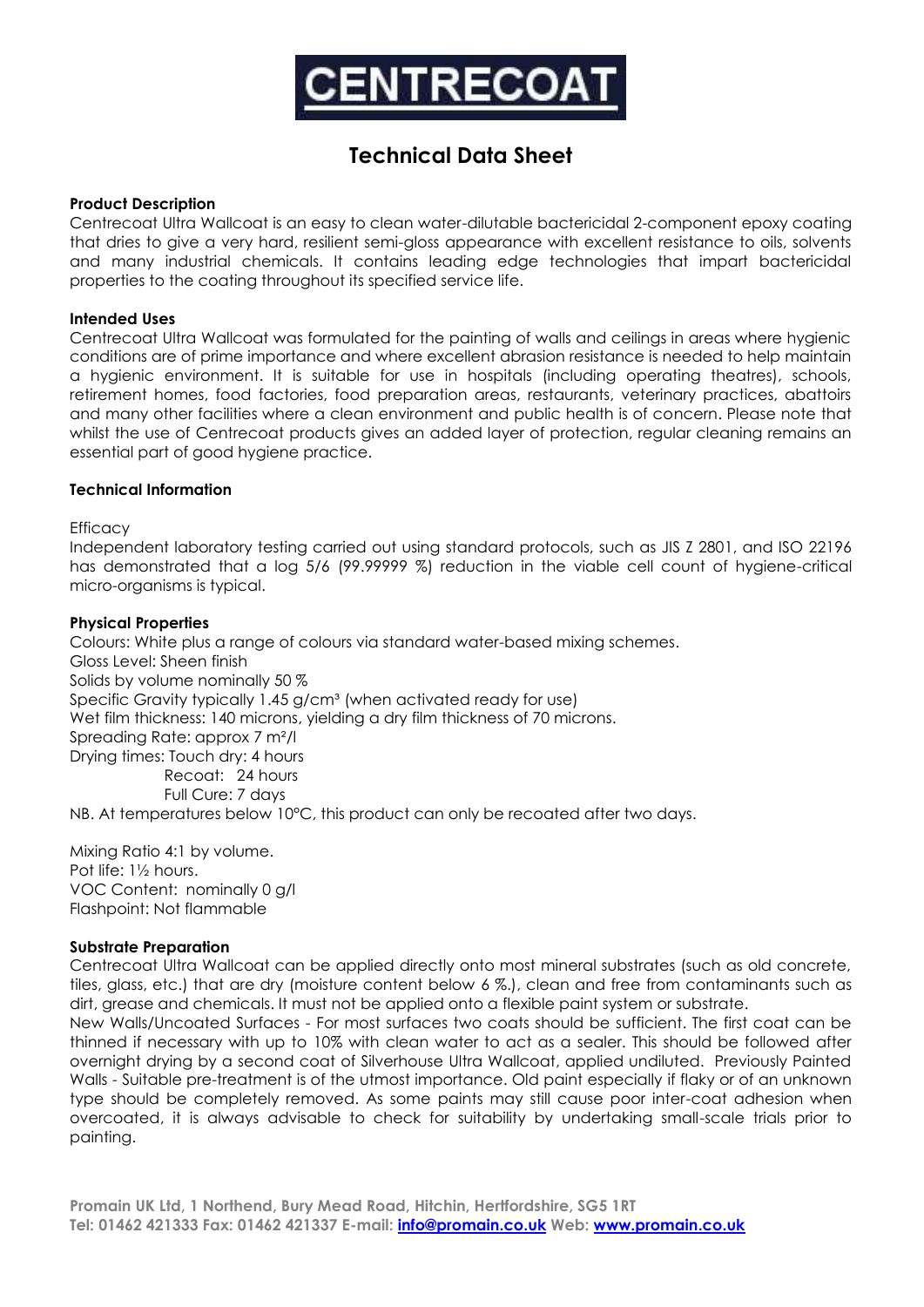

Clean all old paintwork and remove all loose and flaky paint, any oil or greasy residues, dust etc. Such substrates should then be lightly flatted to give a smooth surface with an adequate key before the application of a compatible finishing coat.

Do not apply when the air or surface temperature is below 8°C or in conditions of high humidity. Surface temperature must always be a minimum of 3°C above dew point. Painting should only be carried out under favourable atmospheric conditions and when condensation will not occur during the drying period.

Always provide a good air movement and ventilation, keeping windows and doors open until the paint is dry.

#### **Application methods**

#### **NB. The two components must be mixed using mechanical agitation**.

Airless Spray: Tip size: 021 – 023 at a pressure of 220 bar

1st coat: Dilute with up to 10 % water

2nd coat: Apply undiluted to obtain optimum gloss level.

Brush: Possible.

Roller: Dilute 1st coat with up to 5 % water

Apply 2nd coat undiluted to obtain optimum gloss level.

Silverhouse Ultra Wallcoat is not suitable for application by conventional spray techniques.

Always use clean water for thinning purposes and to clean equipment.

#### **Shelf Life**

At least 12 months from the date of delivery, when stored indoors in the original *unopened* packaging, at normal room temperature.

#### **Packaging**

Supplied in two separate containers to make 5 litres of mixed product.

#### **Health & Safety**

Familiarise yourself with MSDS: Ultra Wallcoat section before using this product. If you need to obtain further details telephone us on: 01246 855318.

#### **Application Recommendations:**

Min application temperature: 10°C Max. relative humidity:  $75\%$ Substrate Temperature:  $>3^{\circ}$ C above dew point Thinning: 5% clean cold water Airless spray application: Pump 30:1 ratio

Brush Application: Do not overspread. 4" brush maximum Roller Application: Medium/short pile Mohair type preferred Tip size 17 thou Tip pressure 3000 psi Fan anale 60° Cleaning Solvent: Clean towels water and detergent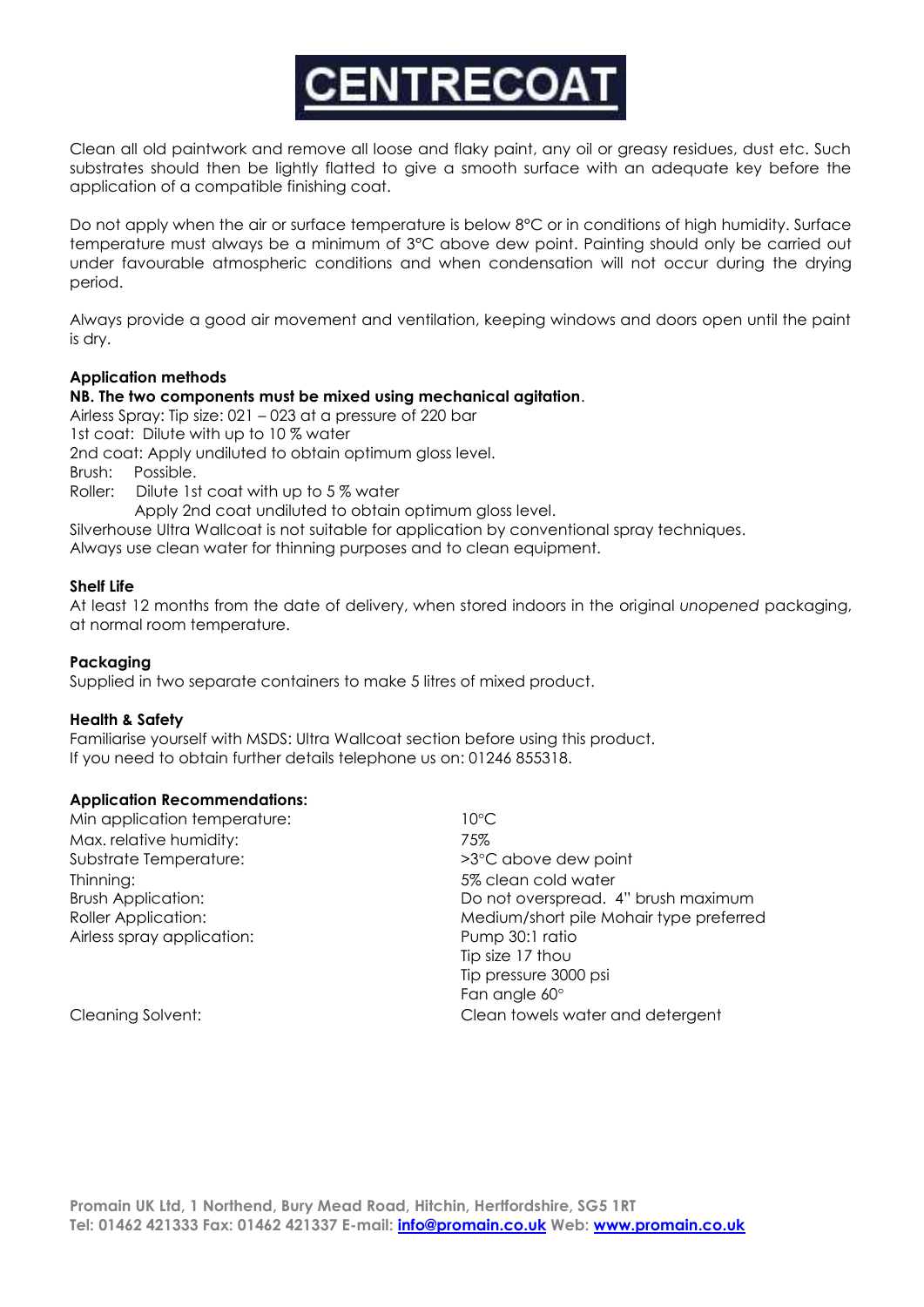

### **Material Safety Data Sheet**

#### **1 - Identification of Preparation and Company**

Preparation Name: Ultra Wall Coat – Base Component

**Company:** Promain UK Ltd, 1 Northend, Bury Mead Road, Hitchin, Hertfordshire, SG5 1RT Telephone: +44 (0) 845 890 3434 Fax: +44 (0) 1462 421337 Email: info@promain.co.uk

#### **2 - Hazards Identification**

There are no ingredients of these products in concentrations likely to constitute a hazard to health when handled correctly. However contact with the skin may cause drying and slight irritation, also eye contact will cause irritation.

#### **3 - Composition / Information on Ingredients**

| Chemical                 | CAS No. |     | Einecs No.   Concentration   Symbol   Risk |       |              |
|--------------------------|---------|-----|--------------------------------------------|-------|--------------|
|                          |         |     | Ranae                                      |       | Phrase(s)    |
| Amine Resin Adduct   N/A |         | N/A | $10 - 50\%$                                | $X_n$ | R22.<br>R36. |
| Polymer                  |         |     |                                            |       | R41          |

#### **4 - First Aid Measures**

#### **In the event of:**

**Skin contact:** Wash skin with soap and water, or proprietary skin cleanser followed by an after wash barrier cream. Do not use solvents, thinners or white spirit.

**Eye contact:** Irrigate copiously with clean fresh water for minimum 10 minutes, holding eyelids apart, seek medical advice if irritation persists.

Ingestion: Rinse mouth and throat with water immediately. Do not induce vomiting. Dilute stomach contents with water or milk. May cause nausea, seek medical advice if discomforts arises or persists.

**Inhalation:** Remove to fresh air. Keep patient warm and at rest. If shortness of breath occurs seek medical advice.

#### **5 - Fire-fighting Measures**

**Extinguishing Media:** All standard fire-fighting media;

#### **Special exposure hazards:**

This is a waterborne product and does not support combustion in the uncured state. The product does contain combustible organic components, which eventually will yield smoke containing hazardous products of combustion on ignition.

#### **6 - Accidental Release Measures**

Contain and collect spillage with non-combustible materials (e.g. sand, earth, and vermiculite) and place in a clearly labelled container for disposal (see Section 13 'Disposal Consideration'). Clean preferably with a detergent, avoid the use of solvents.

#### **7 - Handling and Storage**

Apply ''common-sense'' measures in handling. Maintain good standards of personal hygiene. Food should not be prepared, stored or consumed in areas of product use. Always store products in their original containers and observe any label precautions. Containers, which have been opened should be properly resealed and kept upright to prevent leakage. Store in a cool, dry, well-ventilated place. Avoid temperatures below 5 deg. C. Keep out of reach of children.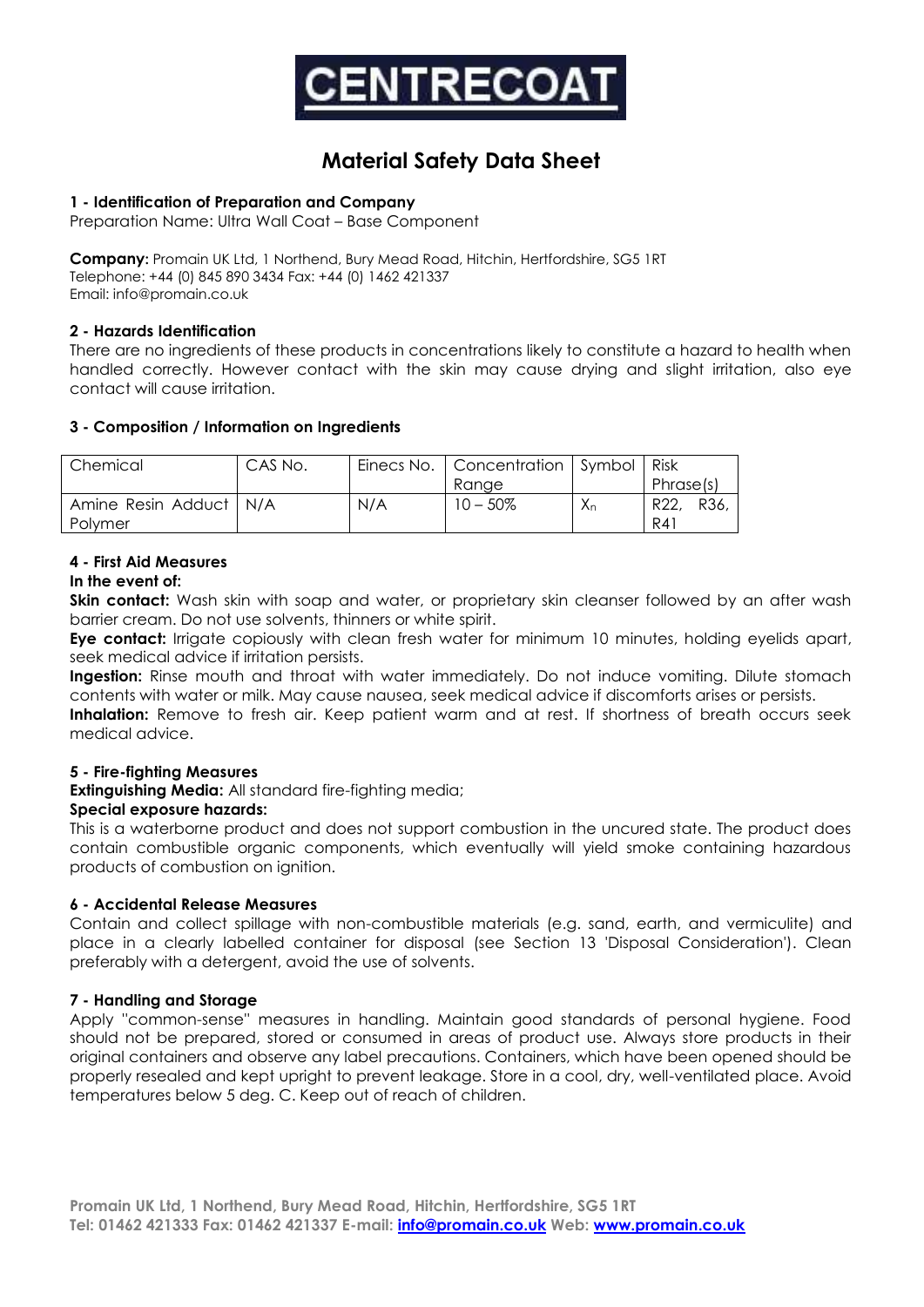

#### **8 - Exposure Controls / Personal Protection**

**Exposure controls:** Efficient ventilation is adequate in normal use situations

| Exposure Values: | Long Term Exposure Limits |  |  |
|------------------|---------------------------|--|--|
|                  |                           |  |  |

Amine Resin Adduct Polymer None available

**Personal Protection:** All personal protective equipment, including respiratory protective equipment, used to control exposure to hazardous substances must be selected, issued and maintained to meet the requirements of the Control of Substances Hazardous to Health Regulations 2002 (COSHH). Wear gloves and protective clothing during installation.

#### **9 - Physical and Chemical Properties**

Physical state: Pigmented viscous liquid Flash point:  $>100^{\circ}$  C Specific gravity: 1.05 - 1.50 @ 20° C Solubility in water: Miscible pH: 6-9 Boiling point: 100° C

VOC Directive 2004/42/CE Class: EU limit value for this product (A/j): 140g/l (2007) / 140g/l (2010) This product contains max 5g/l VOC. (Mixed, ready to use)

#### **10 - Stability and Reactivity**

Stable under recommended handling and storage conditions (see Section 7 'Handling and Storage)

#### **11 - Toxicological Information**

No data is available on the preparation itself. However from long-term experience of this product type, no serious acute chronic effects have been evident from handling under industrial conditions.

#### **12 - Ecological Information**

No data is available on the preparation itself. Do not allow to enter drains, sewers or water courses. Do not deposit where it can affect ground or surface waters. The product is miscible in water, and is thus likely to be transported considerable distances if allowed ingress to water. The polymer is poorly biodegradable, but is not susceptible to bio - accumulation. The biological oxygen demand of other components may be harmful to aquatic organisms.

#### **13 - Disposal Considerations**

Waste, including emptied containers, is controlled waste and should be disposed of in accordance with the general requirements of the Control of Pollution Act 1974 and the Environmental Protection Act 1990. For further information see 'Waste Management - The Duty of Care - A code of Practice' - HMSO

#### **14 - Transport Information**

No regulations apply for the transport of this material. Not classified as hazardous for road, rail, sea or air transport.